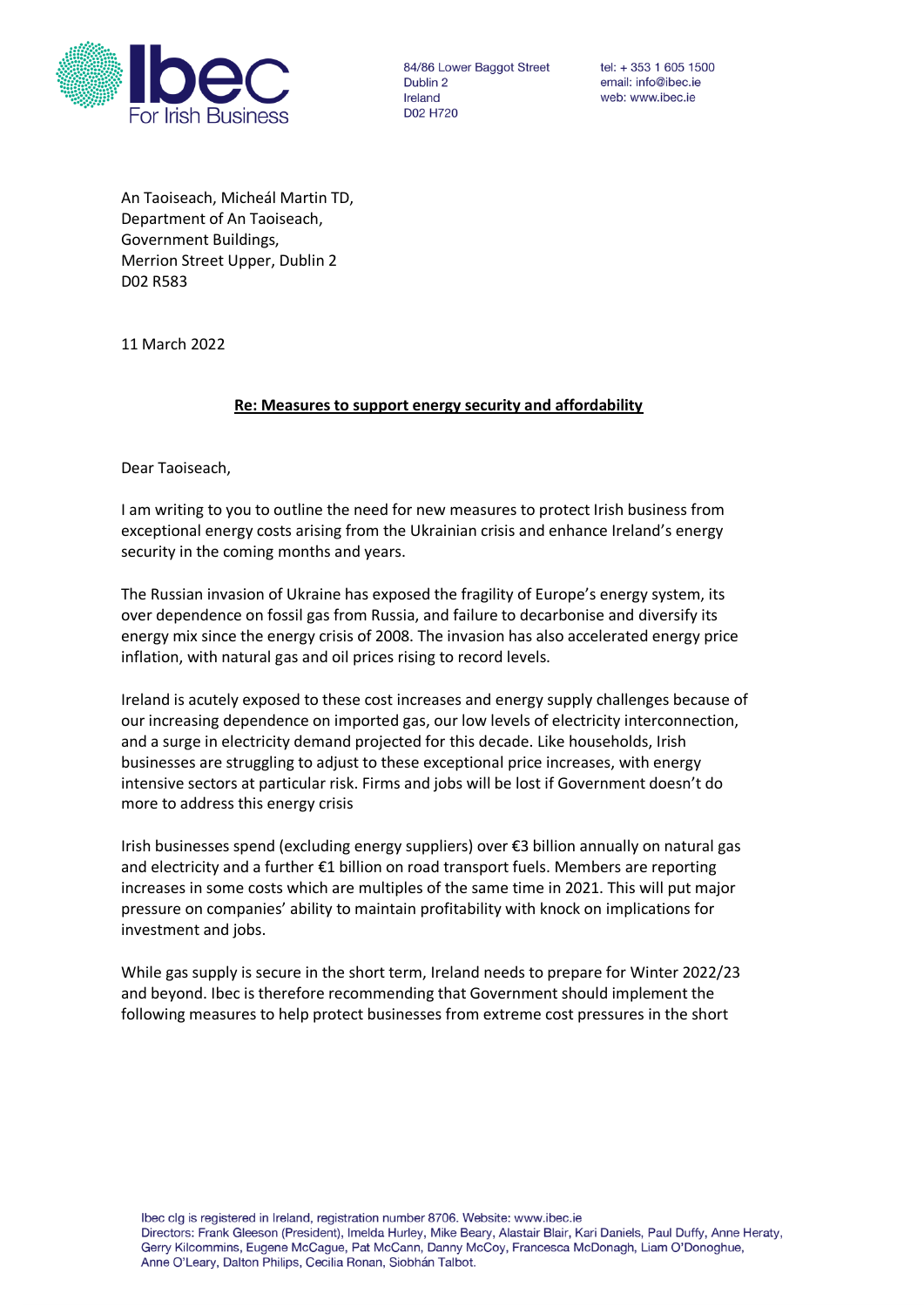term and build a more secure, sustainable, and competitive energy system in the medium term as we transition to a net zero economy.

## **Phase 1: actions required within the next three months**

- Work with business to provide immediate direct fiscal interventions to help ease the burden of increasing energy costs
- Develop, with EU partners, a common Emergency Aid Framework to support business across the continent through this period of volatility and exceptional costs
- Advance plans to undertake a comprehensive national energy security review to identify risks and opportunities in our energy system as we transition to net zero
- Bring forward by one year the development of an integrated hydrogen strategy for Ireland and set clear national targets for hydrogen and renewable gas
- Begin work on a new framework to permit the development of new emergency energy storage in Ireland, including back up LNG options
- Revise the Diesel Rebate Scheme for Irish hauliers to keep the sector viable and Irish business competitive during this period.
- Accelerate decarbonisation and energy efficiency gains by a scaling-up of business supports and advancing the timeline for the national retrofit programme.

## **Phase 2: actions required before the end of 2022**

- Finance through EU ETS auction revenue the development of hydrogen and biogas projects to enhance security of supply
- Work with EU partners to use CAP funding to support biogas production in rural areas and promote opportunities in the biogas sector
- Support a faster delivery of renewable energy and network infrastructure projects by giving them public interest priority status in the planning system.
- Support sectors at risk of carbon leakage due to high direct and indirect energy costs as permitted by the EU Emissions Trading System State Aid Guidelines.
- Develop clear guidelines on Solar PV and introduce new financial supports to help business invest in on-site generation
- Direct greater resources to the departments and state agencies involved in the planning and licensing of energy projects, including An Bord Pleanála and the Department of Environment, Climate and Communications.